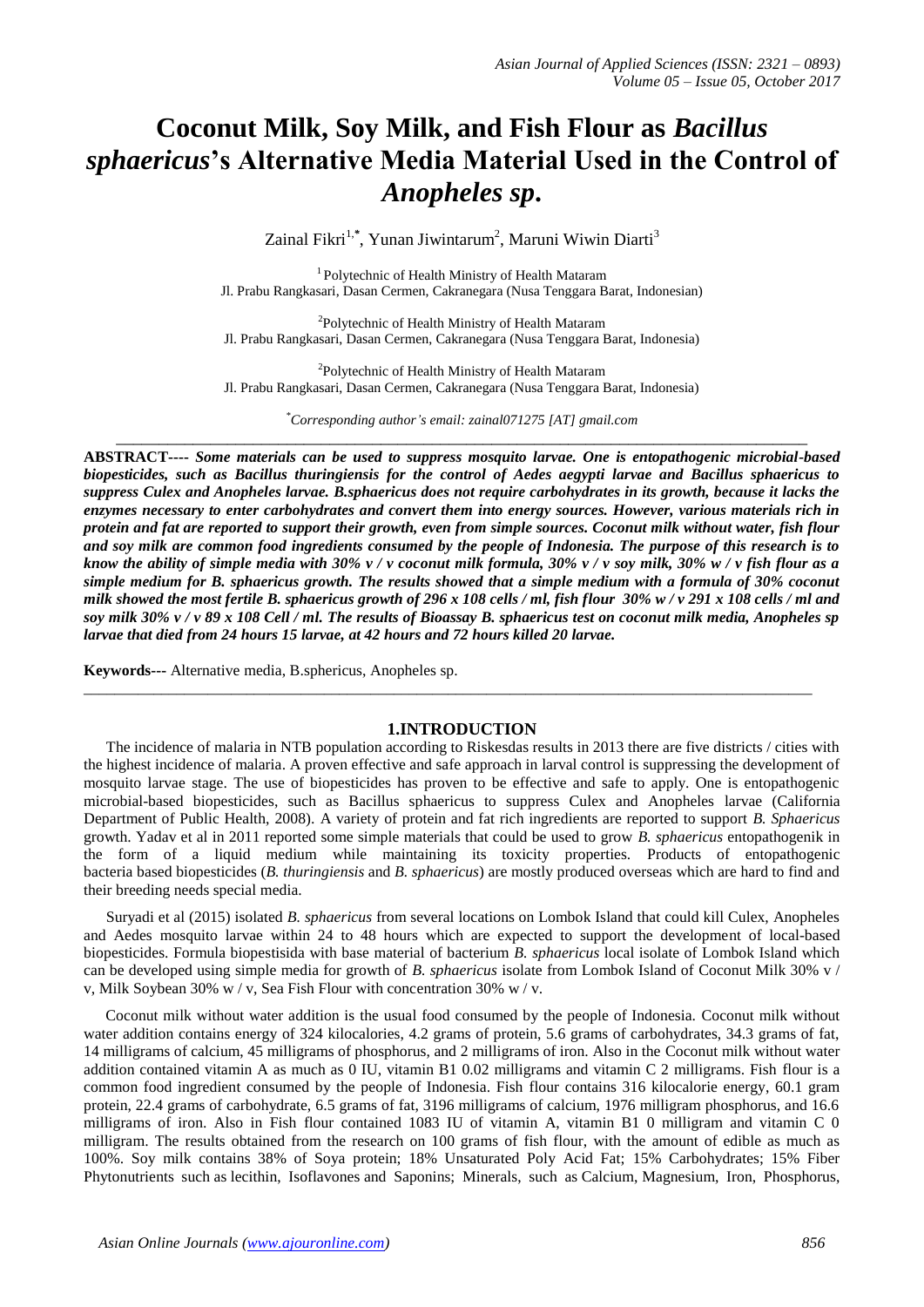Potassium, Selenium and Zink. Protein Digestibility Corrected Amino Acid Score (PDCAAS) values 1.0.

The purpose of this research is to know the ability of simple media with 30% v / v coconut milk formula, 30% v / v soybean milk, 30% w / v fish meal as growth media of *B. sphaericus* local isolate of Lombok Island used in control *Anopheles sp*. The medium is a material composed of a mixture of nutrients / substances used to grow microbes. The composition and levels of nutrients in a medium for microbes must be balanced so that microbial growth can be as good as possible Although the requirements of microbial nutrients are very diverse, their names as living creatures have the same basic needs, which include water, carbon, energy, minerals and growth factors. (Murray, 2005)

Coconut milk without water addition is the usual food consumed by the people of Indonesia. Coconut milk without water addition contains energy of 324 kilocalories, 4.2 grams of protein, 5.6 grams of carbohydrates, 34.3 grams of fat, 14 milligrams of calcium, 45 milligrams of phosphorus, and 2 milligrams of iron. Also in the Coconut Coconut Flat without Water also contained vitamin A as much as 0 IU, vitamin B1 0.02 milligrams and vitamin C 2 milligrams.

Fish flour is a common food ingredient consumed by the people of Indonesia. Fish flour contains 316 kilocalorie energy, 60.1 gram protein, 22.4 grams of carbohydrate, 6.5 grams of fat, 3196 milligrams of calcium, 1976 milligram phosphorus, and 16.6 milligrams of iron. Also in fish flour contained 1083 IU of vitamin A, vitamin B1 0 milligram and vitamin C 0 milligram. Soy milk contains 38% Soya Protein; 18% Acid Unsaturated Fatty Fats; 15% Carbohydrate; 15% Fiber Phytonutrients such as lecithin, Isoflavones and Saponins; Minerals, such as Calcium, Magnesium, Iron, Phosphorus, Potassium, Selenium and Zink. Protein Digestibility Corrected Amino Acid Score (PDCAAS) values 1.0.

*B. sphaericus* is a Gram-positive, rod-shaped bacterium capable of forming endospores of terminals with enlarged sporangium (swollen sporangium) that can be isolated from the soil (Baumann et al 1991). Most strains of *B. sphaericus* grow using acetate as a source of carbon present in the soil and decomposed plant remains. *B. sphaericus* requires thiamin or biotin (or both) and some strains require glutamate. These bacteria can not grow on a medium containing only glucose as the only carbon source. Its inability to use glucose can serve as one of the biochemical characters to detect *B. sphaericus*. This is due to the absence of enzyme systems that allow the transport of glucose and sucrose into cells (Baumann et al, 1991). *B. sphaericus* is generally able to kill mosquito larvae from the genus Culex and Anopheles, but is less able to kill the genus larvae Aedes (Berry et al., 1993) *B. sphaericus* bacteria can be grown on several growth media types. Commonly used media are NYSM media (Myers and Yousten, 1978) and MBS (Kalfon et al, 1984).

Anopheles adult mosquito is a vector that causes malaria. Anopheles species proven as vectors are *Anopheles aconitus*, *Anopheles nigerrimus*, *Anopheles sundaicus*, *Anopheles leucosphyrus* and others. Anopheles Female mosquitoes can survive for a month (Damar T, 2008). Anopheles mosquito larva has a head and mouth used for feeding, a piston and a stomach, has no legs yet. The larvae do not have a respiratory tract and for body positions are parallel to the surface of the water. Larvae breathe with a vent on the abdomen because it is on the surface. Food larvae of algae, bacteria and other microorganisms on the surface. Larvae are found in clean water and brackish water that has salinity, mangrove swamps, wetland water, grass-covered ditches, riverbanks, and puddles of rainwater

#### **2. METHOD**

This research is an exploratory research in laboratory. The research unit used was *Bacillus sphaericus* bacteria, Simple Growth Media: 30% v / v coconut milk, 30% v / v soy milk, 30% w / v fish meal, Larva *Anopheles sp.*

Large unit of research needed to know the ability of simple media in growing *Bacillus sphaericus* of local isolate of Lombok Island in *Anopheles sp*. larvae control determined by using sample at least 3 times replication in laboratory study according to Kemas hanafiah (2010). For a simple media ability test in growing *Bacillus sphaericus* local isolate of Lombok Island in *Anopheles sp*. larvae control of each media formula replication 3 times. Thus, the major research units are 4 kinds of media (NYSM, 30% w / v fish meal, 30% v / v soy milk and 30% v /v)x 3 replication = 12 research units.

Materials and media used in research:

- 1) Isolate *B. sphaericus*: Isolate *B. sphaericus* used in this study was *B. sphaericus* isolate MNT isolated by Suryadi et al (2015) capable of killing *Culex* mosquito larvae*, Anopheles sp*, and *Aedes* instar III done in the laboratory.
- 2) Media type used: Standard medium NYSM (Nutrient Broth 8.0 g / L; Yeast extract 0.5 g / L; MgCl2 0.2 g / L; MnCl2 0.01 g / L; and CaCl2 0.1 G / L) (Myers and Yousten, 1978), are used as controls.
- 3) Medium made formula of 30% v / v coconut milk, 30% v / v soy milk, and 30% w/v Fish Flour.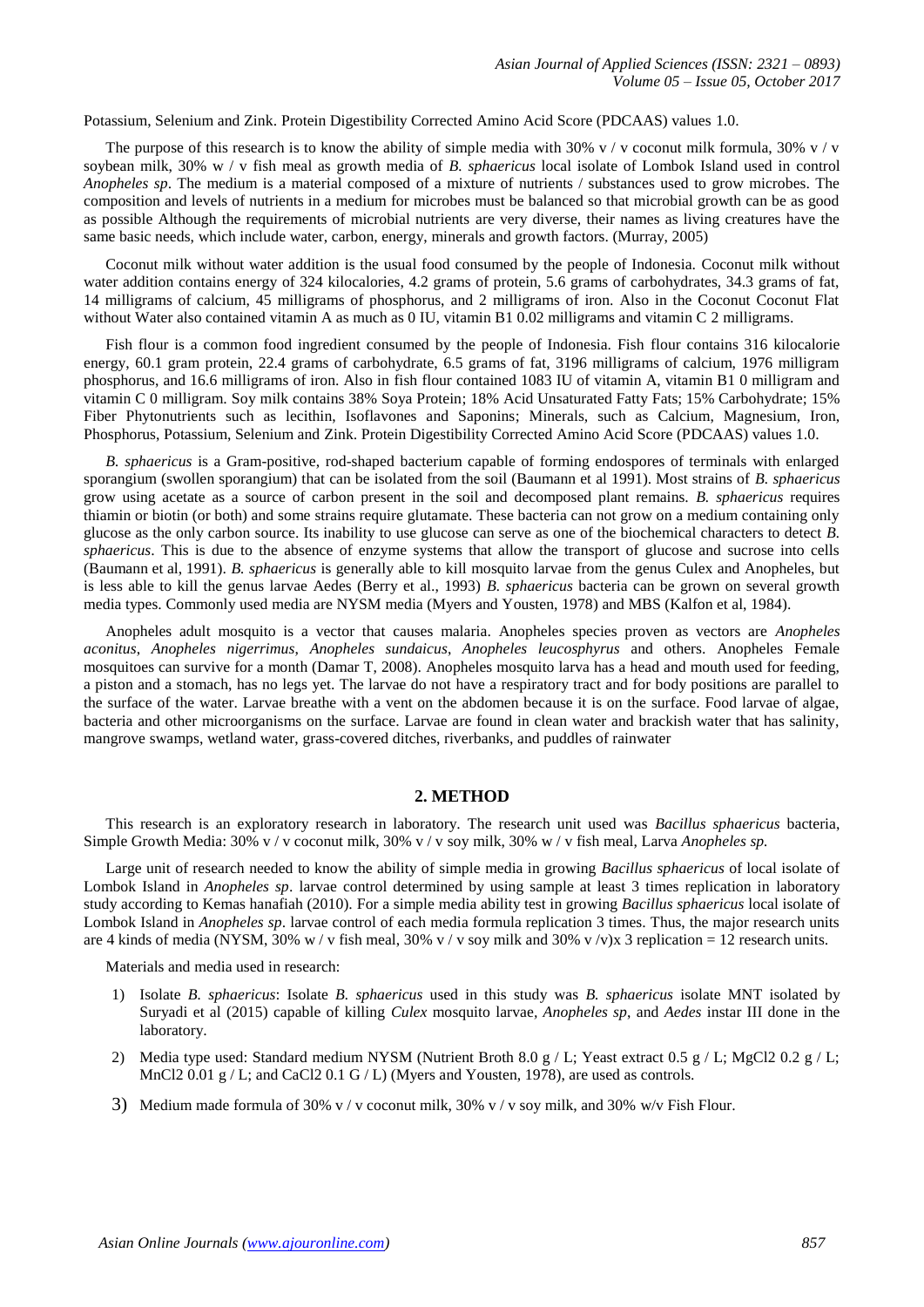The following procedures are performed for the research are:



Tests were performed by implanting *B. sphaericus* isolates on four mediums: NYSM Solid medium, Medium modest natural coconut milk 30% v / v broth, Medium Soy milk 30% w / v broth and Medium Flour Fish 30% w / v broth. After that, Colonization of *Anopheles* mosquito larvae to get instar larvae of mosquito instar III (F1) which will be tested Bioaasay (Biological test) then do Bioassay Procedure (Biological Test) which aims to test to get LC (Lethal Concentration). Done by:

- a) Cultures of *B. sphaericus* used were cultured in a liquid medium with an incubation time of 72 hours. Each containing 200 ml of sterile aquadest added with 20 larvae of *Anopheles Sp* instar III and spherically-diluted *B. sphaericus* culture.
- b) The test is done at room temperature with exposure time 24, 48 and 72 hours.
- c) Medium control using a container containing 200 ml of sterile aquadest mixture containing 10% v / v growth medium (without bacterium *B. sphaericus*) and 20 *Anopheles sp* instar III larvae.
- d) Water control using a container containing 200 mL of sterile aquadest and 20 larvae of *Anopheles sp* instar III.
- e) The number of dead larvae in each container is then recorded.
- f) If the larvae death occurs in the first container (medium control) and second (water control), then the test should be repeated.
- g) The test should be repeated, if 10% of the test and control larvae have been transformed into pupae, as this condition illustrates that the larvae are in the non-eating conditions.

Testing should be repeated, if there are deaths in the control group more than 20%. The mortality of the test larvae should be corrected with the Abott formula if there are deaths in the control group of 5 -20%.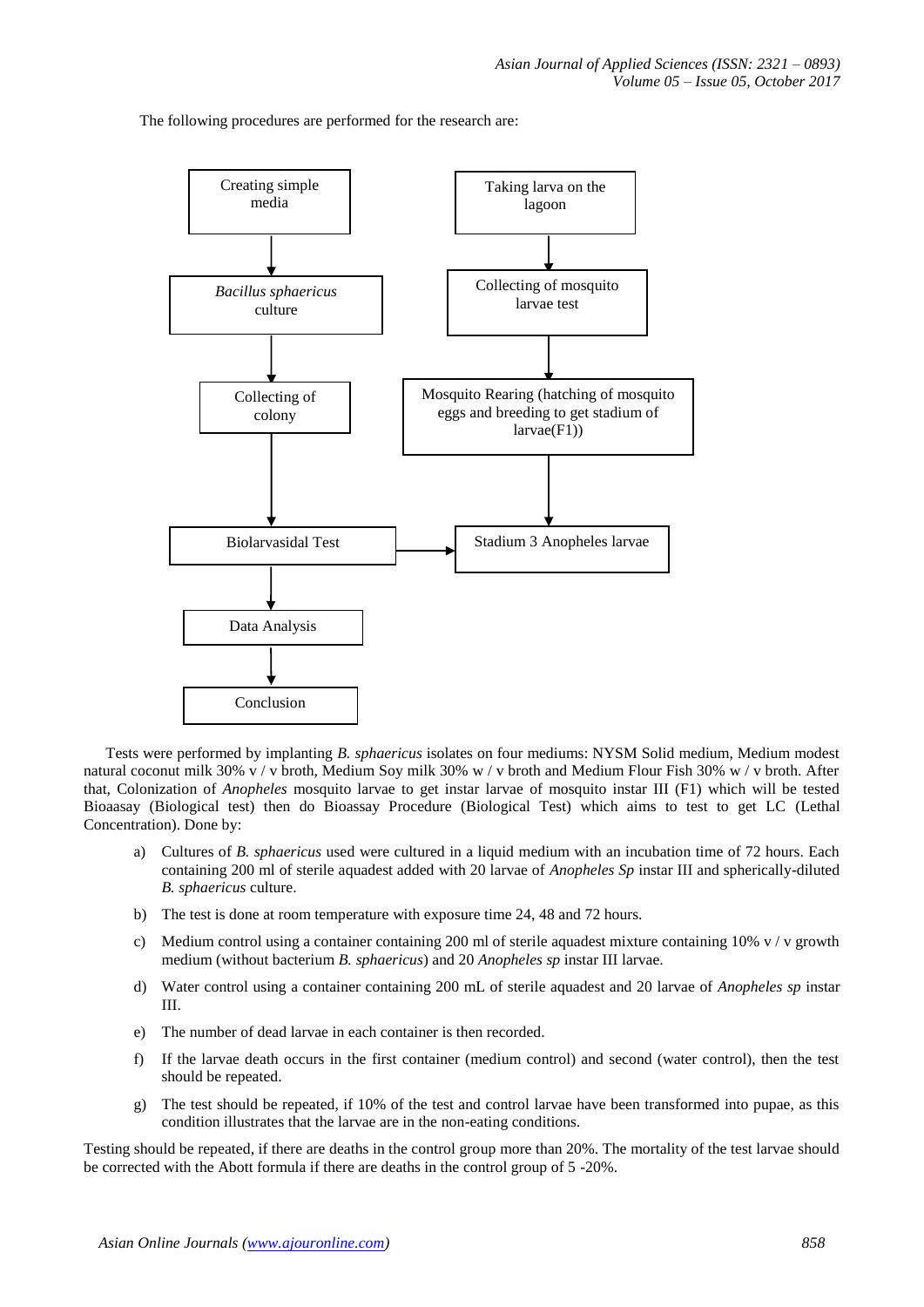| <b>Formula Abott:</b>                                             |
|-------------------------------------------------------------------|
| Mortality of treatment group $-$ Mortality control group $X$ 100% |
| 100 - mortality control group                                     |
|                                                                   |

(Umniyati, 2008)

Data from the observation of colony growth on each simple media were analyzed descriptively. The biolarvasidal ability data of *B. sphaericus* grown from each simple medium were the number of dead larvae, cell / endosporal concentration and number of replicates in each container then tabulated and analyzed using Probit Analysis with the help of MINITAB 16 software to obtain LC50 and LC90 values from Each isolated *B. sphaericus* bacterium obtained (Dulmage et al 1991 and Minitab 17 Support, 2015).

# **3. RESULTS**

Result of calculation of bacterium *B. sphaericus* to Calculate Colony Method of pour plate from each treatment medium as shown in table 5.1 as follows:

Table 5.1. Calculation of the number of *B. sphaericus* bacteria to Calculate Colony Method of pouringplate

| no. | Media Type                    | Number of Bacteria x $10^8$ cells<br>$/ \text{ml}$ |           | Total          | Average<br>$\boldsymbol{\mathrm{X}}$<br>$10^8$ cells / ml |     |
|-----|-------------------------------|----------------------------------------------------|-----------|----------------|-----------------------------------------------------------|-----|
|     |                               | <b>P1</b>                                          | <b>P2</b> | P <sub>3</sub> |                                                           |     |
| 1.  | <b>NYSM</b>                   | 363                                                | 352       | 346            | 1.061                                                     | 353 |
| 2.  | Fish Flour 30%<br>W/V         | 298                                                | 285       | 292            | 875                                                       | 291 |
| 3.  | Soy Milk<br>$30\%$ v/v        | 86                                                 | 89        | 92             | 267                                                       | 89  |
| 4.  | milk<br>Coconut<br>$30\%$ v/v | 304                                                | 296       | 289            | 889                                                       | 296 |

Information:

P1 : Dilution 1

 $P2$  : Dilution 2<br>P3 : Dilution 3 : Dilution 3

From the data table 5.1 shows that *B. sphaericus* grow most fertile on simple natural media Santan with concentration of 30% v / v that is the number of *B. sphaericus* bacteria 296 x 108 cells / ml, then followed by fish meal flour with concentration 30% w / V 291 x 108 cells / ml and Soy milk 30% v / v 89 x 108 cells / ml. The growth of bacterial cells on NYSM standard media is 353x 108 cells / ml.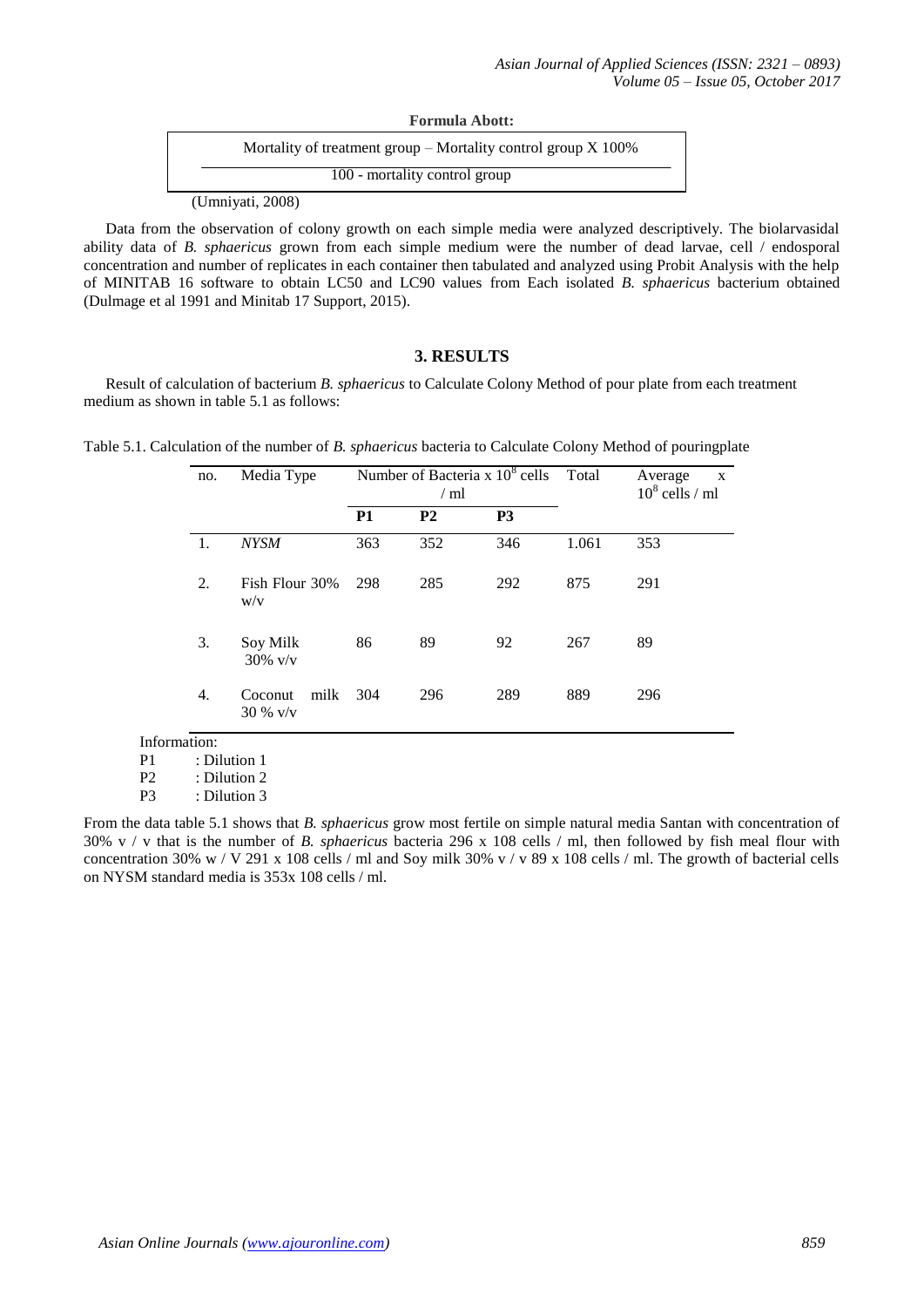| N <sub>0</sub> | Media                       | Number of Bacteria x $10^8$ cells / ml |                                                            | Total                | $\%$ |           |
|----------------|-----------------------------|----------------------------------------|------------------------------------------------------------|----------------------|------|-----------|
|                | type                        | <b>Vegetative</b><br>cells             | <b>Vegetable cells</b><br>with endospores<br>oval terminal | <b>Endosp</b><br>ora |      | Endospora |
| 1.             | <b>NYSM</b>                 | 204                                    | 477                                                        | 1287                 | 968  | 65,39%    |
| 2.             | Fish Flour<br>$30\%$ w/v    | 314                                    | 504                                                        | 1027                 | 1845 | 55,66%    |
| 3.             | Soy Milk<br>$30\%$ v/v      | 344                                    | 577                                                        | 855                  | 1776 | 48,1%     |
| 4.             | Coconut<br>milk 30 %<br>V/V | 232                                    | 568                                                        | 1089                 | 1889 | 57,6%     |

Table 5.2. Calculation of the number of *B. sphaericus* bacterial cells from each simple medium

Table 5.2 shows that the percentage endospora bacterial cell of *B. sphaericus* on standard media of NYSM is 65,39%, whereas for simple media the percentage of endospora is mostly formed in coconut milk 30% v / v (57,6%) followed by fish meal medium 30% W / v (55.66%) and Soy Milk 30% v / v (48.1%).

Table 5.3. Mean larva mortality with *Bacillus sphericus* bacteria from NYSM media 24 hours, 48 hours and 72 hours Petridish No / Dilution Mean larva mortality in time 24 hours 48 hours 72 hours

| <b>Petridsh No / Dilution</b> |          | Mean larva mortality in time |          |  |
|-------------------------------|----------|------------------------------|----------|--|
|                               | 24 hours | 48 hours                     | 72 hours |  |
| $1/10^{-1}$                   | 16       | 20                           | 20       |  |
| $2/10^{-2}$                   | 11       | 20                           | 20       |  |
| $3/10^{-3}$                   | 10       | 20                           | 20       |  |
| $4/10^{-4}$                   | 8        | 20                           | 20       |  |
| $5/10^{-5}$                   | h        |                              | 19       |  |
| $6/10^{-6}$                   |          | 15                           | 17       |  |
| $7/10^{-7}$                   |          |                              |          |  |
| 8/ Water Control              |          | $\mathbf{0}$                 |          |  |
| 9/ Medium Control             |          | 0                            |          |  |



Graph 5.1. Average of Bioassay Larvae test results with *Bacillus sphericus* bacteria from NYSM media observation for 24 hours, 48 hours and 72 hours.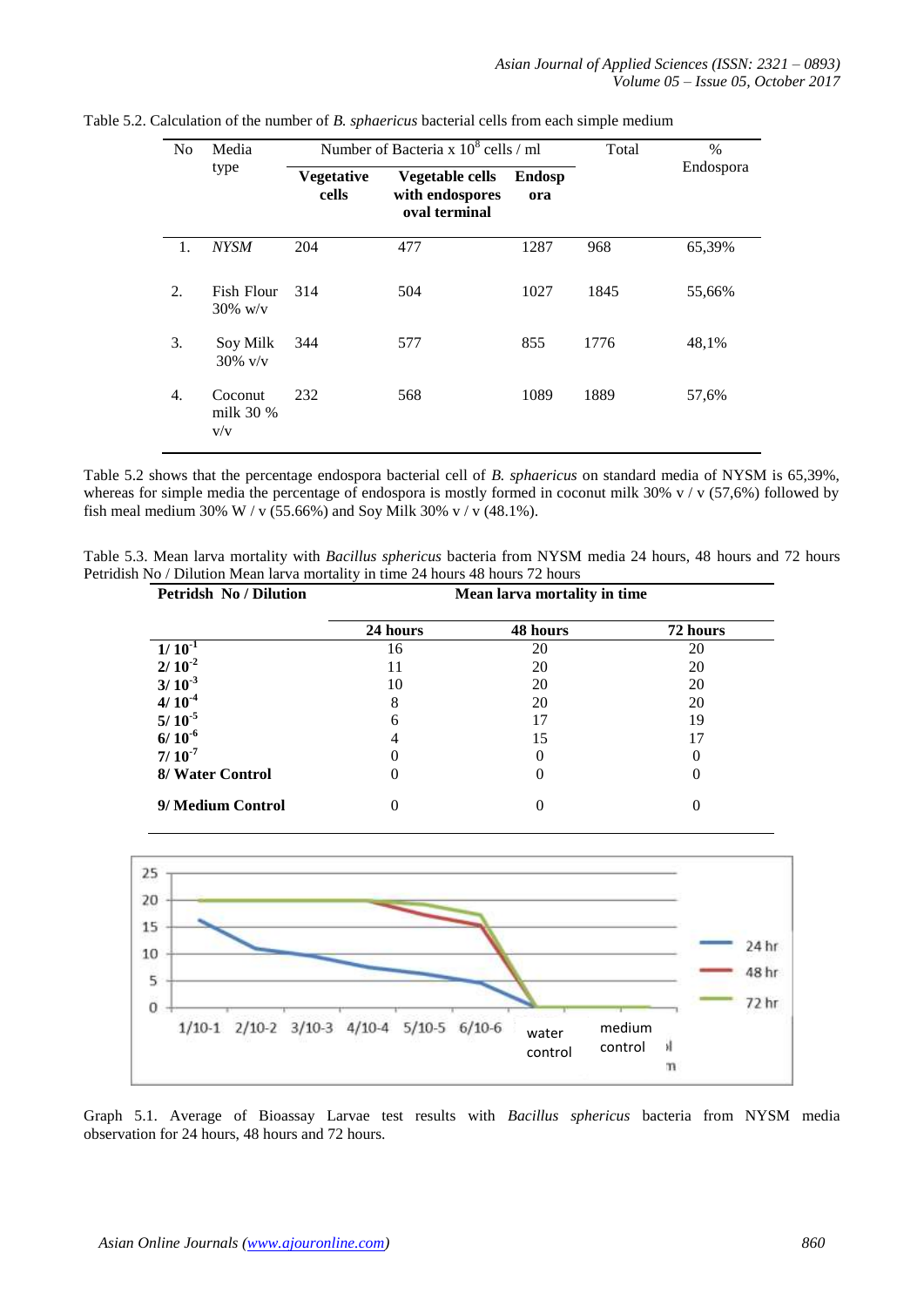Table 5.3 and graph 5.1 show that on NYSM standard media, *B. sphaericus* has been able to kill larvae 16 larvae at 24 hours observation, and observation time of 48 hours and 72 hours of dilution 10-1, 10-2,10-3, and 10-4 shows larvae that died 20 larvae (100%).

Table 5.4. Average of Bioassay Larvae test results with *Bacillus sphericus* bacteria from fish meal medium 30% w/v observation of 24 hours, 48 hours and 72 hours

| <b>Petridsh No / Dilution</b> | Mean larva mortality in time |          |          |
|-------------------------------|------------------------------|----------|----------|
|                               | 24 hours                     | 48 hours | 72 hours |
| $1/10^{-1}$                   | 16                           | 20       | 20       |
| $2/10^{-2}$                   | 13                           | 20       | 20       |
| $3/10^{3}$                    |                              | 20       | 20       |
| $4/10^{-4}$                   | 8                            | 18       | 20       |
| $5/10^{-5}$                   |                              | 16       | 18       |
| $6/10^{-6}$                   |                              |          | 12       |
| $7/10^{-7}$                   |                              |          |          |
| 8/ Water Control              |                              |          |          |
| 9/ Medium Control             |                              |          |          |



Graph 5.2. Average of Bioassay Larva test result with *Bacillus sphericus* bacteria from fish meal medium 30% w/v observation of 24 hours, 48 hours and 72 hours

Table 5.4 and graph 5.2 show that on 30% w / v fish meal medium, *B. sphaericus* has been able to kill larvae 16 larvae at 24 hours observation, and observation time of 48 hours and 72 hours of dead larvae of 20 larvae (100%) of Dilution 10-1, 10-2, and 10-3.

|                                                                                                | Table 5.5. Average of Bioassay Larvae with Bacillus sphericus from Soy Milk 30% v / v observation of 24 hours, 48 |
|------------------------------------------------------------------------------------------------|-------------------------------------------------------------------------------------------------------------------|
| hours and 72 hours Grail No / Dilution Mean larva mortality in time 24 hours 48 hours 72 hours |                                                                                                                   |

| <b>Petridsh No / Dilution</b> | Mean larva mortality in time |          |          |
|-------------------------------|------------------------------|----------|----------|
|                               | 24 hours                     | 48 hours | 72 hours |
| $1/10^{-1}$                   |                              | 19       | 20       |
| $2/10^{-2}$                   |                              | 17       | 20       |
| $3/10^{3}$                    |                              | 16       | 19       |
| $4/10^{-4}$                   |                              | 15       | 17       |
| $5/10^{-5}$                   |                              |          | 12       |
| $6/10^{-6}$                   |                              |          | 10       |
| $7/10^{-7}$                   |                              |          |          |
| 8/ Water Control              |                              |          |          |
| 9/ Medium Control             |                              |          |          |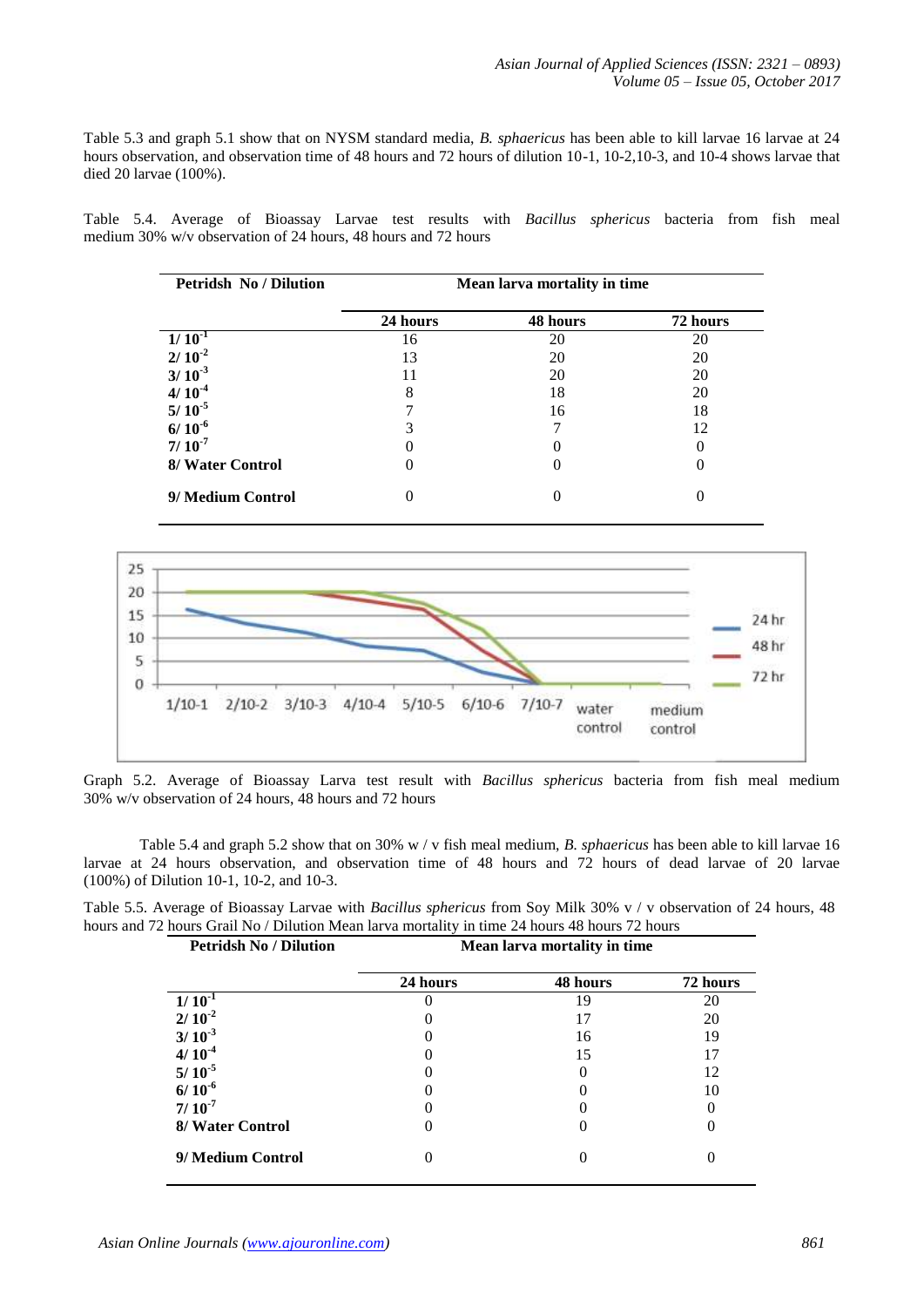

Graph 5.3 Average Bioassay test results Larvae with *Bacillus sphericus* bacteria from medium Soy milk 30% v/v observation of 24 hours, 48 hours and 72 hours

Table 5.5 and graph 5.3 show that on 30% v / v soy milk media, the new *B. sphaericus* showed its toxicity to *Anopheles sp* larvae after 48 hours of observation of 19 larvae and at 72 hours observation was able to kill larvae 20 larvae (100%) of Dilution 10-1, and 10-2.

| <b>Petridsh No / Dilution</b> | Mean larva mortality in time |                  |          |
|-------------------------------|------------------------------|------------------|----------|
|                               | 24 hours                     | 48 hours         | 72 hours |
| $1/10^{-1}$                   | 15                           | 20               | 20       |
| $2/10^{-2}$                   | 11                           | 20               | 20       |
| $3/10^{-3}$                   | 9                            | 20               | 20       |
| $4/10^{-4}$                   | 7                            | 17               | 19       |
| $5/10^{-5}$                   | 5                            | 17               | 17       |
| $6/10^{-6}$                   | $\Omega$                     | $\overline{4}$   | 8        |
| $7/10^{-7}$                   | $\Omega$                     | $\theta$         | $\Omega$ |
| 8/ Water Control              | $\Omega$                     | $\theta$         | $\Omega$ |
| 9/ Medium Control             | $\theta$                     | $\boldsymbol{0}$ | $\Omega$ |
|                               |                              |                  |          |

Table 5.6. Average of Bioassay Larva test result with *Bacillus sphericus* bacteria from medium coconut milk 30% v/v observation of 24 hours, 48 hours and 72 hours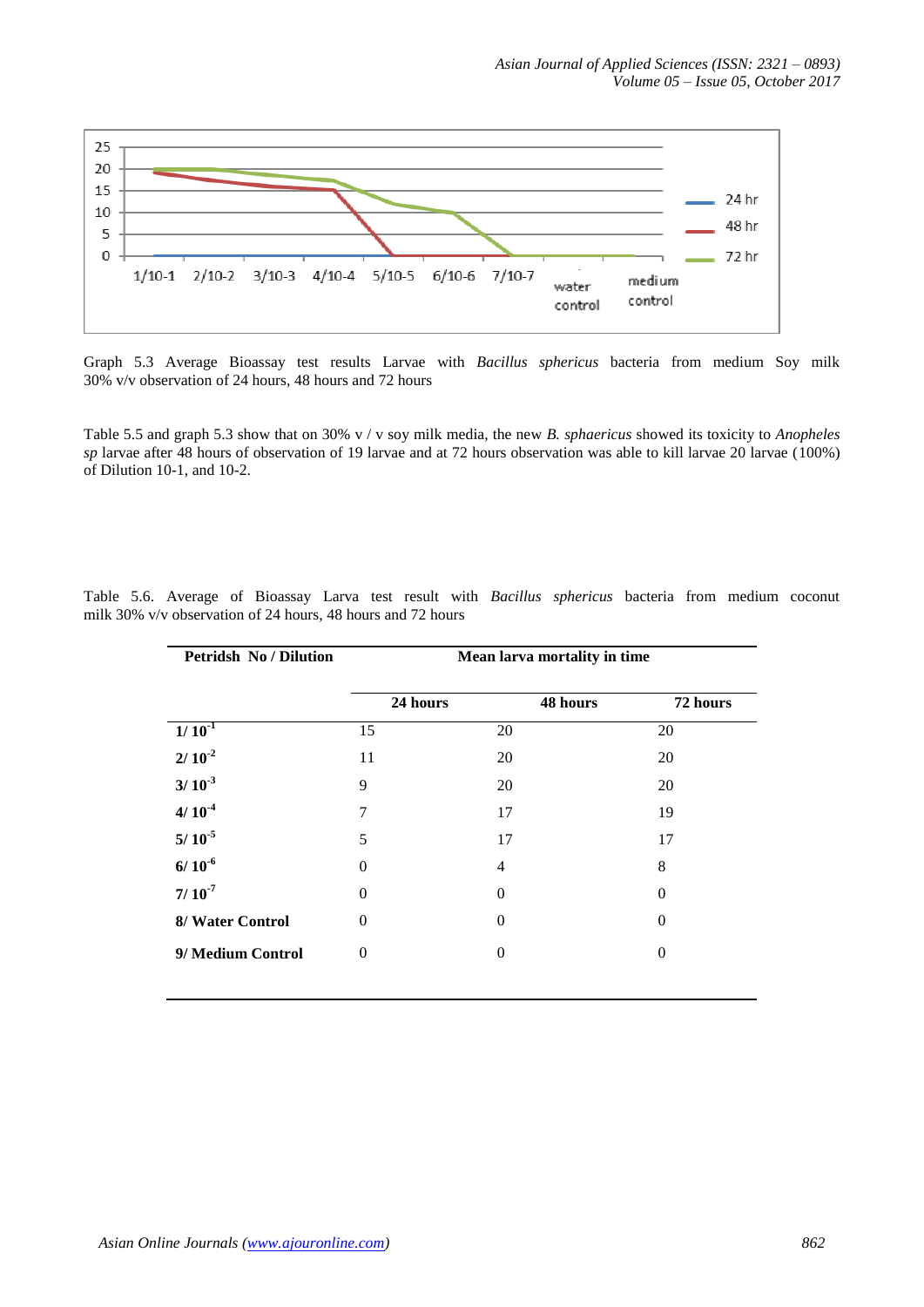

Graph 5.4. Average Bioassay test results Larva with *Bacillus sphericus* bacteria from medium coconut milk 30% v/v observation of 24 hour, 48 hour and 72 hour

Table 5.6 and Graph 5.4 show that in coconut milk 30% v / v media, *B. sphaericus* has been showed the toxicity to *Anopheles sp* larvae since 24 hours of observation that is amount of larvae that died 15 larvae and on observation 42 hours and 72 hours was able to kill larvae 20 Larvae (100%) from dilution 10-1, 10-2 and 10-3

Table 5.7. Calculation results of Letal Concentration (LC 50 and LC90) Bioassay of Biolarvasidal *Bacillus sphericus* from NYSM media.

| Concentration of | $3.53E + 08$ | cells/ml |
|------------------|--------------|----------|
| Endospora        | 65.39        | $\%$     |
| $LC50-24$ hours  | $1.20E + 07$ | cells/ml |
| $LC50-48$ hours  | $9.97E+02$   | cells/ml |
| $LC50-72$ hours  | $5.65E+02$   | cells/ml |
|                  |              |          |
| $LC90-24$ hours  | $4.49E + 07$ | cells/ml |
| $LC90-48$ hours  | $3.78E + 03$ | cells/ml |
| $LC90-72$ hours  | $2.51E + 03$ | cells/ml |

Table 5.7 shows that LC<sub>-50</sub> of 24 hours (1.20E + 107), meaning within 24 hours to kill 50% larvae required 1.20 x 10<sup>7</sup> cells / ml of *B. sphaericus* bacteria. LC<sub>-50</sub> of 48 hours (9.97E + 02) within 48 hours to kill 50% larvae required 9.97 x  $10^2$ cells / ml of *B. sphaericus* and LC<sub>-50</sub> 72 hours (5.65E + 02) bacteria within 72 hours to kill 50 % Larvae required 5.65 x 10<sup>2</sup> cells / ml of *B. sphaericus* bacteria, while LC<sub>-90</sub> of 24 hours (4.49E + 07) within 24 hours to kill 90% larvae required 4.49 x 10<sup>7</sup> cells / ml of *B. sphaericus* bacteria, LC<sub>-90</sub> of 48 hours (3.78E + 03) within 48 hours to kill 90% larvae required 3.78 x  $10^3$  sel / ml of *B. sphaericus* and LC<sub>-90</sub> of 72 hours (2.51E + 03) bacteria within 72 hours to kill 90% of larvae required 2.51 x 10<sup>3</sup> sel / ml of *B. sphaericus* bacteria. On the NYSM media getting lower in accordance with the long observation. The lower LC-50 and LC-90 possessed by a bacterium at the time of observation 48 hours and 72 hours, the higher the bacterial toxicity.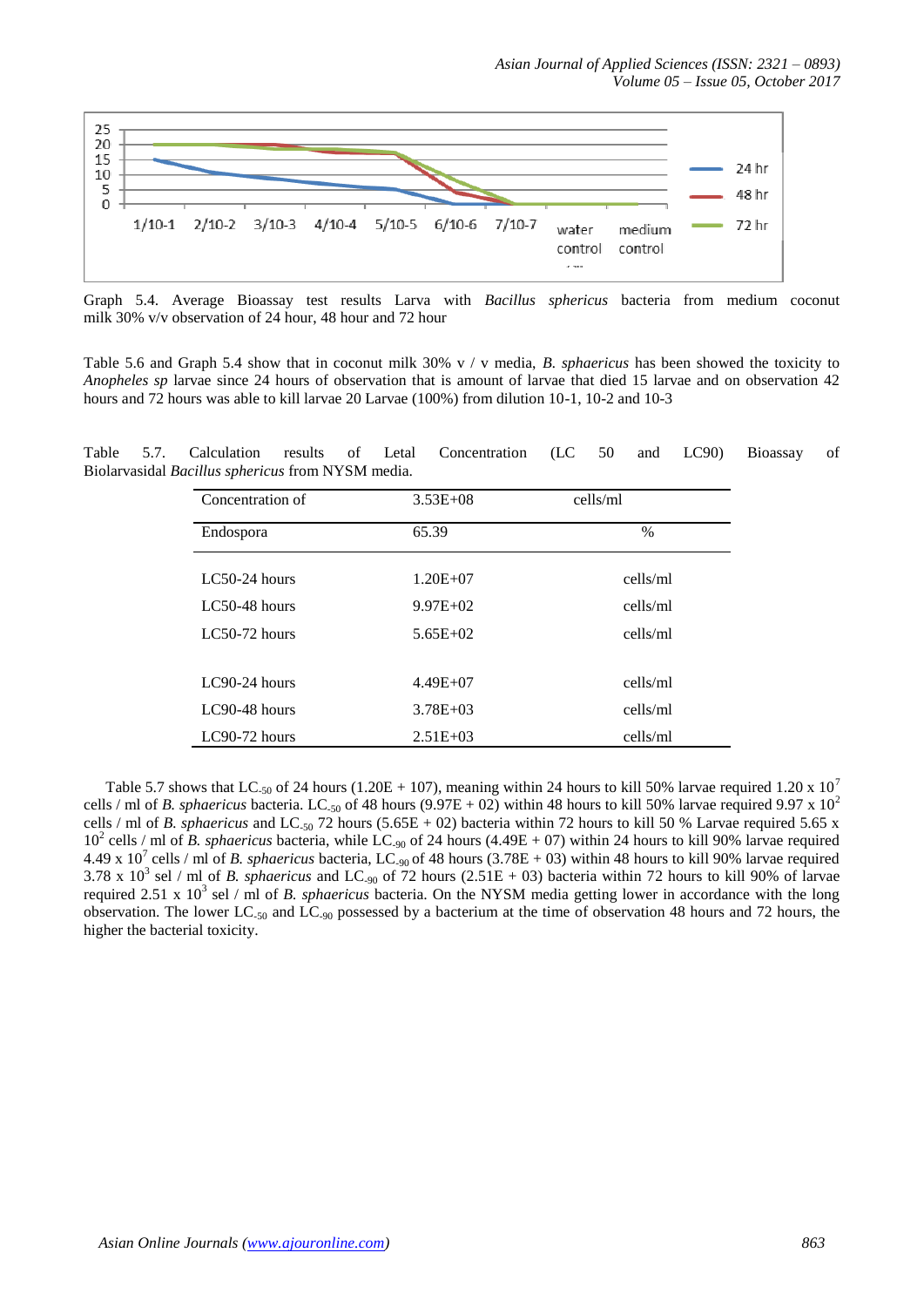| Concentration of | $2.91E + 08$ | cells/ml      |
|------------------|--------------|---------------|
| Endospora        | 55,66        | $\frac{0}{0}$ |
|                  |              |               |
| $LC50-24$ hours  | $9.08E + 06$ | cells/ml      |
| $LC50-48$ hours  | $6.28E + 03$ | cells/ml      |
| $LC50-72$ hours  | $9.56E + 02$ | cells/ml      |
|                  |              |               |
| $LC90-24$ hours  | $3.64E + 07$ | cells/ml      |
| $LC90-48$ hours  | $2.61E + 04$ | cells/ml      |
| LC90-72 hours    | $2.73E + 03$ | cells/ml      |

Table 5.8. Result of calculation of Letal Concentration (LC 50 and LC90) Bioassay of Biolarvasidal *Bacillus sphericus* from fish meal medium 30% w/v.

Table 5.8 shows the lethal concentration (LC) test of *B. sphaericus* inoculated on simple medium Fish flour 30% w / v is LC50-24 hours (9.08E + 06) that means within 24 hours to kill 50% larvae required 9.08 x 106 sel/ml of *B. sphaericus* bacteria, LC50-48 hours  $(6.28E + 03)$  in 48 hours to kill 50% larvae required 6.28 x 103sel / ml of *B*. *sphaericus* bacteria, LC50-72 hours (9.56E + 02) in 72 Hour to kill 50% larvae required 9.5 x 102 sel / ml bacterium *B. sphaericus*. In the calculation of LC90-24 hours (3.64E + 07) within 24 hours to kill 90% larvae required 3.64 x 107 cells / ml of *B. sphaericus*, LC90-48 hours (2.61E + 04) bacteria in 48 hours to kill 90% larvae required 2.61 x 104 sel/ml of bacterium *B. sphaericus* and LC90-72 hours (2.73E + 03) in 72 hours to kill 90% larvae required 2.73 x 103sel / ml of *B. sphaericus* bacteria.

| <b>Concentration</b> | $8.90E + 08$ | Cells / ml   |
|----------------------|--------------|--------------|
| Endospora            | 48.00        | $\%$         |
| $LC50-24$ hours      |              | Cells $/$ ml |
| $LC50-48$ hr         | $1.02E + 06$ | Cells $/$ ml |
| $LC50-72$ hours      | $3.51E + 03$ |              |
| $LC90-24$ hours      |              | Cells $/$ ml |
| $LC90-48$ hours      | $5.25E + 06$ | Cells $/$ ml |
| $LC90-72$ hours      | $6.71E + 04$ | Cells $/$ ml |

Table 5.9. Result of calculation of Letal Concentration (LC 50 and LC90) Bioassay Biolarvasidal *Bacillus sphericus* from Soy Milk medium 30% v/v.

Table 5.9 shows the lethal concentration (LC) test of *B. sphaericus* which is inoculated on a simple medium 30% v / v soy milk is LC50-24 hours (-) and LC90-24 hours (-) means in time 24 *B. sphaericus* is incapable killing Anopheles sp. larvae. Letal Concentration (LC) by endospores *B. sphaericus* inoculated on a simple medium fish flour 30% v / v appears after 48 hours of observation. LC50-48 hours  $(1.02E + 06)$  within 48 hours to kill 50% larvae required 1.028 x 106sel / ml bacterium *B. sphaericus*, LC50-72 hours (3.51E + 03) within 72 hours to kill 50% larvae required 3.51 x 103sel / ml of *B. sphaericus* bacteria. In the calculation of LC90-48 hours (5.25 + 06) within 48 hours to kill 90% of larvae required 5.25 x 106sel / ml of *B. sphaericus* and LC90-72 hours bacteria (6.71 + 04) within 72 hours to kill 90% larvae required 6.71 X 104sel / ml of *B. sphaericus* bacteria.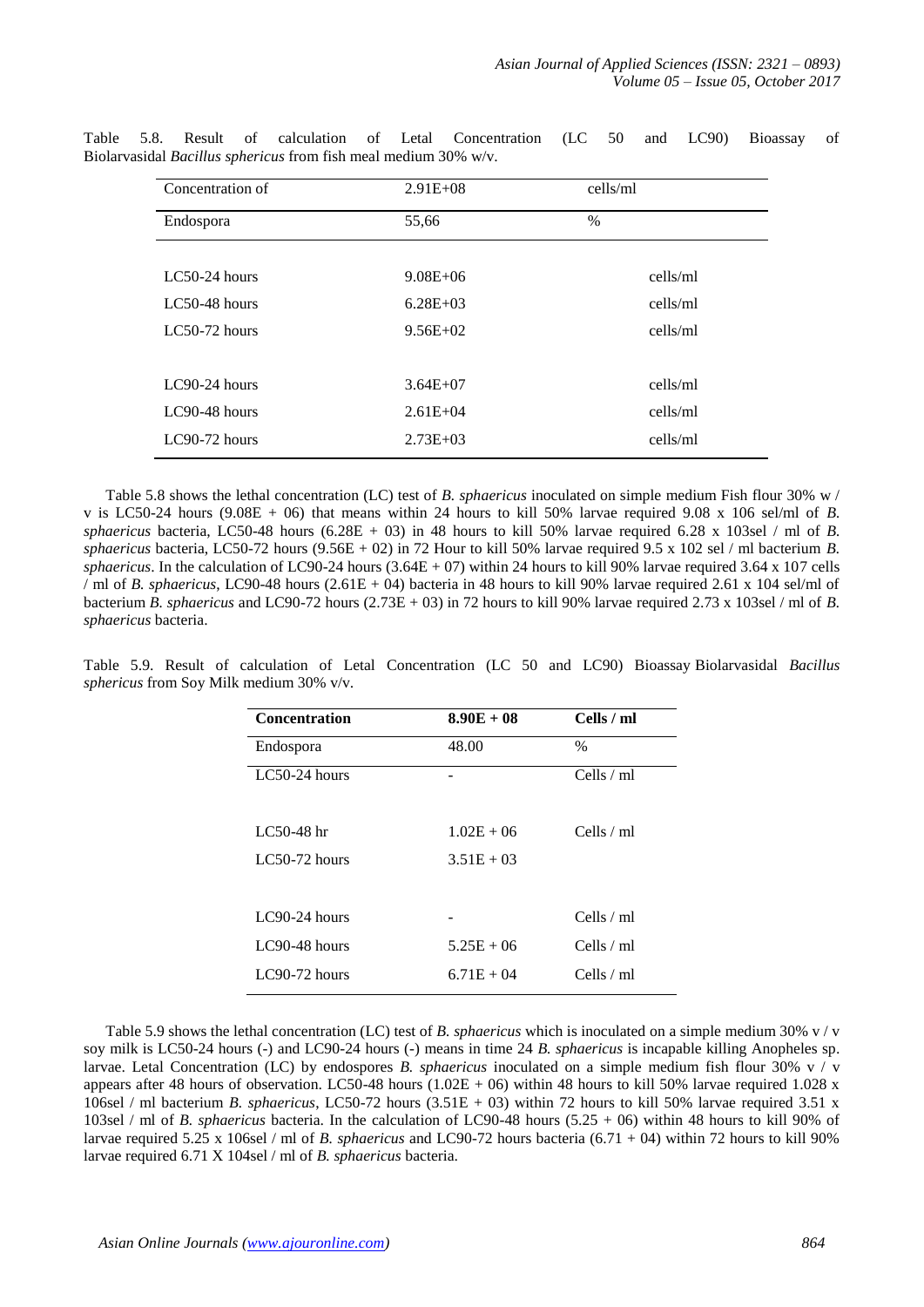| <b>Concentrations</b> | Concentrations $2.96E + 08$ | Cells / ml   |
|-----------------------|-----------------------------|--------------|
| Endospora             | 57.6                        | $\%$         |
|                       |                             |              |
| $LC50-24$ hours       | $1.25E + 07$                | Cells / ml   |
|                       |                             |              |
| $LC50-48$ hours       | $8.22E + 03$                | Cells / ml   |
|                       |                             |              |
| $LC50-72$ hours       | $4.43E + 03$                | Cells / ml   |
|                       |                             |              |
| $LC90-24$ hours       | $4.22E + 07$                | Cells $/$ ml |
|                       |                             |              |
| LC90-48 hours         | $2.92E + 04$                | Cells / ml   |
|                       |                             |              |
| $LC90-72$ hours       | $2.26E + 04$                | Cells $/$ ml |

Table 5.10. Result of calculation of Letal Concentration (LC 50 and LC90) Bioassay Biolarvasidal Bacillus sphericus from medium Santan 30% v/v.

 Table 5.10 shows the lethal concentration (LC) test of *B. sphaericus* which is inoculated on a simple medium coconut milk 30% v / v is LC50-24 hours  $(1.25E + 07)$  meaning that in 24 hours to kill 50% larvae is needed 1.25 x 107sel / ml of *B. sphaericus* bacteria, LC50-48 hours (8.22E + 03) in 48 hours to kill 50% larvae required 8.22 x 103 sel / ml of *B. sphaericus* bacterium, LC50-72 hours (4.43E + 03) in 72 hours to kill 50% larvae required 4.43 x 103sel / ml bacterium *B. sphaericus*. On the calculation of LC90-24 hours (4.22E + 07) in 24 hours to kill 90% larvae required 4.22 x 107 cells / ml of *B. sphaericus* bacteria, LC90-48 hours (2.92E + 04) in 48 hours to kill 90 % larvae required 2.92 x 104sel / ml of *B. sphaericus* and LC90-72 hours (2,26E + 04) bacteria in 72 hours to kill 90% of larvae required 2.26 x 104sel / ml of *B. sphaericus* bacteria.

#### **4. DISCUSSION**

*B. sphaericus* is a Gram-positive, rod-shaped bacterium capable of forming endospores of terminals (at the ends of cells) with enlarged sporangium (swollen sporangium) that can be isolated from the soil (Baumann et al 1991). The results showed that 30% v / v simple coconut medium, 30% w / v fish flour and 30% v / v soy milk can be used to grow the local Lombok *B. sphaericus* as evidenced by good colony growth. *B. sphaericus* grow most fertile on simple natural media coconut milk with concentration 30% v / v that is the number of *B. sphaericus* bacterium 296 x 108 cell / ml, then followed by fish meal flour with concentration 30% w / v 291 x 108 cell / ml and soy milk 30% v / v 89 x 108 cells / ml. The growth of bacterial cells on NYSM standard media is 353 x 108 cells / ml. The percentage of endospora of *B. sphaericus* bacterial cell on standard media of NYSM was 65,39%, whereas for simple media the percentage of endospora was most determined in coconut milk 30% v / v (57,6%) followed by medium of fish flour 30% w / v ( 55,66%) and Soy Milk 30% v / v (48,1%).

*B. sphaericus* does not require carbohydrates in its growth, because it lacks the necessary enzymes to enter carbohydrates and convert them into energy sources (Hu et al., 2008). However, various materials rich in protein and fat are reported to support their growth, even from simple sources. Yadav et al in 2011 reported some simple materials that could be used to grow *B. sphaericus* entopathogenik in the form of a liquid medium while maintaining its toxicity properties. In these bacteria are not found enzyme glucokinase activity, hexokinase, phosphoglukoisomerase, phosphofruktokinase and glucose-6-phosphate dehydrogenase. Extra cellular enzymes such as amylase, gelatinase, chitinase and lecithinase are not owned by *B. sphaericus*. *B. sphaericus* was able to grow on a medium containing citric and 5% NaCl, and showed oxidase and catalase activity (Vanlahlruaia et al, 2011).

The results also show that breeding of *B. sphaericus* from 3 types of simple media did not alter the morphology of vegetative cells and endospores produced. Because 3 types of medium is safe to use. From this result it can be seen that cell concentration is not directly proportional to the percentage of endospores. This means that with the length of incubation of 24 hours, 48 hours and 72 hours more and more endospora formed the number of vegetative cells less. The high percentage of endospores is related to *B. sphaericus.*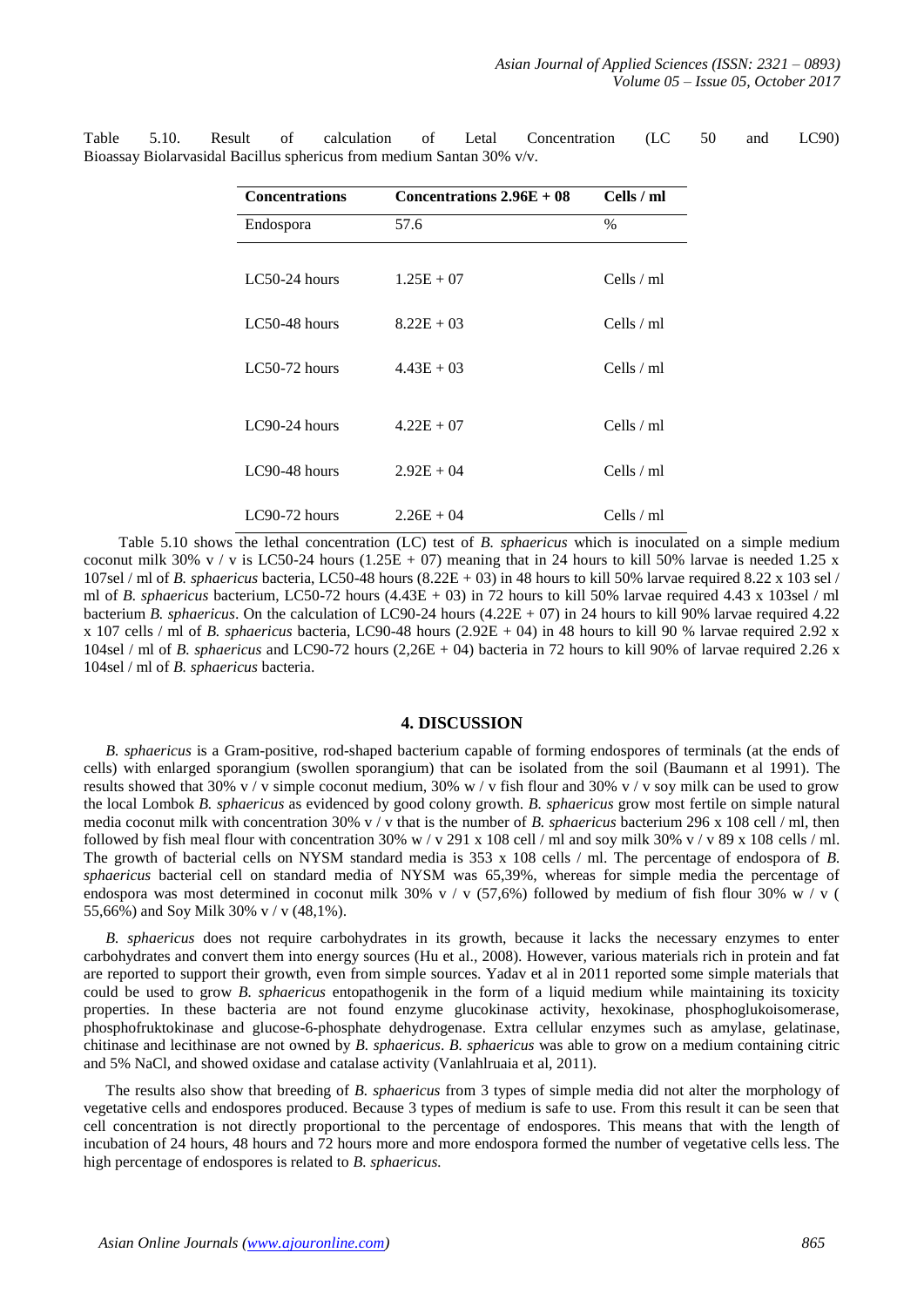Killing power against Anopheles sp larvae. This is due to the toxins synthesized by *B. sphaericus* attached to the endospores. The high production of endospores, causing high kill power of *B. sphaericus*. Anopheles sp's larvae kill is highest by *B. sphaericus* grown on NYSM standard media. In coconut milk, *B. sphaericus* was able to kill the larvae of Anopheles sp. larvae from the first 24 hours (up to 80%). The lowest killing power was grown on 30% v / v soy milk medium. The highest killing power was achieved at 48 and 72 hours after the administration of *B. sphaericus*, reaching 100%. Dilution below 10-5 indicates a very low kill power of less than 40%, this is because the endospora is less and the concentration of the toxin is more dilute due to the dilution of the stratum.

*B. sphaericus* grown in growth medium soy milk did not show larval mortality at 24 hours observation. The ability to kill the new Anopheles sp larvae was seen in 48 and 78 hours of observation, which is 75% - 100%. This ability lasts up to 10-4 dilution. At 10-5 and 10-6 dilutions, the killing power occurs only after 72 hours of *B. sphaericus* aperture, which is between 50% -60%.

*B. sphaericus* grown on the NYSM standard medium showed a lower LC value compared to the LC value of the simple coconut milk medium 30% v/v, 30% w/v and 30% v/v soybean milk at 24 hours, 48 Hours, and 72 hours after observation. Of the three simple natural mediums are Coconut milk medium 30% v/v, Fish meal 30% w/v and 30% v/v Soya Milk. In this result, the cell concentration is not directly proportional to the LC value. However, the concentration of endospores is directly proportional to the LC value, due to the higher concentrations of endospores, resulting in higher toxins produced. The lower LC50 and LC90 possessed by a bacterium at the time of observation 48 hours and 72 hours, the higher the bacterial toxicity. The alternative medium best used for *B. sphaericus* local Lombok island entomopatogenik is medium coconut milk and flour of fish. Coconut medium is the medium that produces the highest toxicity of *B. sphaericus* to Anopheles Sp larvae and its toxicity can be detected from the first 24 hours after *B. sphaericus* is released on the medium test.

## **5. CONCLUSION**

Simple medium with coconut milk formula with concentration of 30% v/v showed the most fertile *B. sphaericus* growth of 296 x 108 cells / ml, with the endospora percentage of 30% v/v (57,6%) and Bioassay *B. sphaericus* Has been able to kill larvae as many as 15 larvae at the time of observation 24 hours and on observation 42 hours and 72 hours have been able to kill larvae 20 larvae (100%). Then followed by fish meal flour with concentration 30% w/v showed growth of *B. sphaericus* that is 291 x 108 cell/ml with endospora percentage that is 30% w/v (55,66%) and result of Bioassay *B. sphaericus* test was able Killed larvaae as many as 16 larvae at 24 hours observation, and observation time of 48 hours and 72 hours larvae that died 20 larvae (100%). And the last one was in soy milk with a concentration of 30% v/v showed *B. sphaericus* growth of 89 x 108 cells / ml with endospora percentage of 30% v/v (48.1%) and new Bioassay *B. sphaericus* Showed their toxicity to Anopheles Sp larvae after 48 hours of observation of 19 larvae and 72 hours observation was able to kill 20 larvae (100%). The lowest LC50 and LC90 values were owned by *B. sphaericus* cultured in medium coconut milk 30% v/v, followed byfish meal medium 30% w/v andSoy Milk 30% v/v on observation 24 hours, 48 hours and 72 hours. The higher concentration of endospores, causing high toxins produced. The lower LC50 and LC90 possessed by a bacterium at the time of observation 48 hours and 72 hours, the higher the bacterial toxicity.

#### **6. SUGGESTION**

Simple medium formulas for the growth of Bacillus sphaericus Local Island of Lombok can be used by people in controlling Anopheles Sp larvae and can be developed on a double scale by the relevant Institution or industry without using imported media from abroad.

#### **7. REFFERENCES**

- [1]. Arapinis, C., de la Torre, F., & Szulmajster, J. 1988. Nucleotide and deduced amino acid sequence of *Bacillus sphaericus* 1593M gene encoding a 51.4 kD polypeptide which act synergistically with the 42 kD protein for the expression of the larvicidal toxin. Nucleic Acid Res. 16:7731-7739.
- [2]. Baumann P., Clark, M. A., Baumann, L., Broadwell A. H. 1991. *Bacillus sphaericus* as a mosquito patogen: properties of the organism and its toxin. Microbiol Rev. 55: 425-436.
- [3]. Berry, C., Hindley, J., Ehrhardt, A. F., Grounds, T., & de Souza, E. 1993. Genetic determinants of host ranges of *Bacillus sphaericus* larvacidal toxins. J. Bacteriol. 175:510-518.
- [4]. California Department of Public Health. 2008. Overview of Mosquito Control Practices in California. Vector-Borne Disease Section, California Department of Public Health. USA.
- [5]. Davidson, E. W. 1988. Binding of the *Bacillus sphaericus* (Eubacteriales: Bacillaceae) toxin to midgut cells of mosquito (Diptera: Culicidae) larvae: relationship to host range. J. Medical. Entomol. 21:151-157.